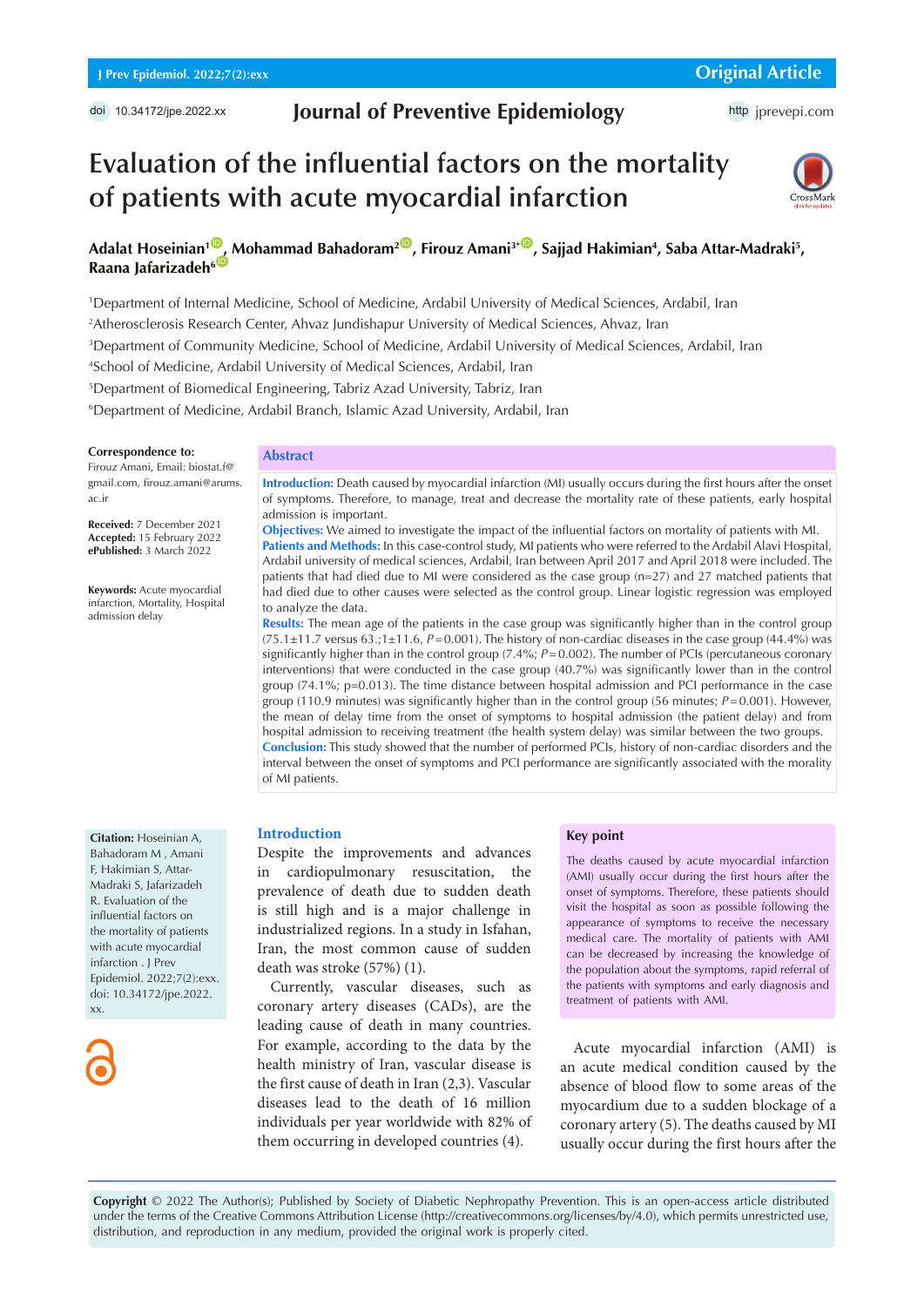#### Hoseinian A et al

onset of symptoms. Therefore, these patients should visit the hospital as soon as possible following the appearance of symptoms to receive the necessary medical care (6).

Most of the delays in visiting the hospital by patients are due to the time interval between the onset of the symptoms and the patient's decision to seek medical care, the time to reach the hospital, and the time spent on diagnosis and treatment. In addition, older age, female gender and the facilities of transferring the patients to the hospital are among the other influential factors (2,7). About half of the deaths due to MI occur before the arrival of the patient to the hospital (8). In a study, the death rate due to MI in the age groups of 35-45, 46-55 and 56-65 years were 6.2%, 29.6% and 64.2% respectively. This indicates a significant association between the age of the patients and death caused by MI. In addition, 59.3% had a positive history of ischemic diseases (9). On the other hand, the relative risk of hyperlipidemia and blood pressure (BP) in developing MI were higher in females of all age groups compared to males (10). Another study reported that about 36.6% of the patients with AMI died during a 5-year followup. Moreover, these patients had the following medical histories; 54.4%, 32.8% and 29.9% had hypertension (HTN), diabetes mellitus (DM) and hyperlipidemia, respectively (3). The mortality rate of myocardial infarction (MI) patients that had only received heparin has been reported to be 3% compared to 2% in those that had received streptokinase in addition to heparin (11).

#### **Objectives**

Due to the high prevalence of cardiovascular diseases, especially CAD and delay in receiving treatment, there is a high risk for mortality in patients with AMI. In this study, we aimed to investigate the patient and health system delays as well as the influential factors in the mortality of patients with AMI.

#### **Patients and Methods**

 In this case-control study, the patients with AMI that were referred to the Ardabil Alavi hospital, Ardabil university of medical sciences, Ardabil, Iran between April 2017 and April 2018 were included. All of the patients that died due to MI were considered as the case group (n=27) and 27 matched patients that had died due to causes other disorders were selected as the control group. All of the patients in the two groups were evaluated in terms of age, gender, history of DM, history of HTN, history of MI, the mean of delay time from the onset of symptoms to hospital

admission (the patient delay), the mean of delay time from hospital admissions to receiving treatment (the health system delay), number of PCIs (percutaneous coronary interventions) procedures, type of MI [ST elevated-MI (STEMI) or non-STEMI (NSTEMI)], the patient's location of residence, history of non-cardiac diseases and history of drug use.

#### *Data analysis*

The data for the patients of both groups were collected by the same checklist and then statistically analyzed with the SPSS software version 24. We employed the linear logistic regression model to determine the inflectional factors on the mortality of MI patients. The *P*<0.05 was considered as significant.

#### **Results**

The mean age of included patients in this study was 75.1  $\pm$  11.7 years in the case group compared to 63.1  $\pm$  11.6 years in the control group. Statistical analysis of the data showed that the mean age of patients in the case group was significantly higher than in the control group with a p-value of 0.001. Additionally, 33.3% and 25.9% of the patients in the case and control groups had DM, respectively. However, the difference was not significant. In addition, 44.4% of the patients in the case group and 63% of the patients in the control group had a history of HTN, however the difference was not significant. A history of non-cardiac diseases in the case group (44.4%) was significantly higher than the control group (7.4%; *P* =0.002). Additionally, a history of AMI in the case group (14.8%) was lower than the control group (22.2%); nonetheless, the difference was not statistically significant. Around 5.6% of the patients in the case group and 48.1% of the patients in the control group had a history of using cardiac medications. This difference between the two groups was also not statistically significant.

Furthermore, the number of performed PCIs in the case group (40.7%) was significantly lower than in the control group  $(74.1\%; P=0.013)$ . The time interval between hospital admission and PCI performance in the case group (110.9 minutes) was significantly higher than in the control group (56 minutes;  $P = 0.001$ ). The mean of delayed time from the onset of symptoms to hospital admission (the patient delay) and the mean of delayed time from hospital admission to receiving treatment (the system delay) were similar between the two groups (Table 1).

Analysis with logistic regression revealed that a history

**Table 1.** The time intervals that are involved in the treatment and follow-up process of the patients in both groups

| Time-interval                                           | Case group      | Control group | P value |
|---------------------------------------------------------|-----------------|---------------|---------|
| The onset of symptoms to hospital admission (h)         | $24.46 + 44.5$  | $20.6 + 45.4$ | 0.8     |
| Hospital admission to receiving primary treatment (min) | $9.1 + 3.11$    | $9.1 + 2$     | 0.9     |
| Hospital admission to the initiation of PCI (min)       | $110.9 + 128.8$ | $56 + 40.8$   | 0.001   |

PCI, percutaneous coronary intervention.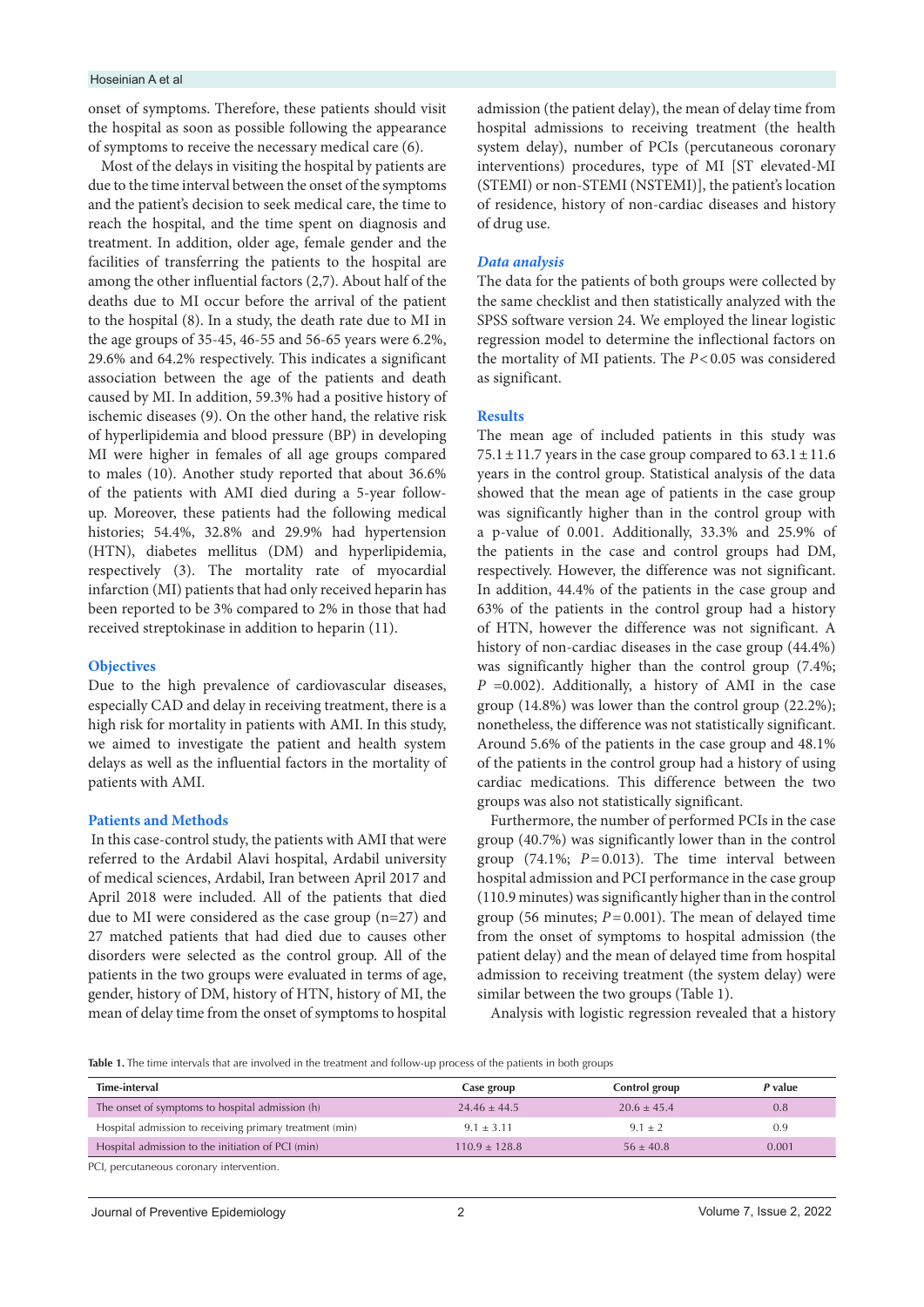of non-cardiac diseases (OR=28.3) and the number of performed PCIs (OR=24.5) had significant impacts on the mortality of patients with MI compared to other factors. Most of the patients in the two groups were from the city of Ardabil itself. Furthermore, 85.2% and 88.9% of the patients in the case and control groups had STEMI, respectively. However, the difference between the two groups was not statistically significant. In terms of the type of MI, most of the cases in both groups had anterior MI (70.5% in the case group versus 77.8% in the control group).

### **Discussion**

The mortality of patients with AMI can be decreased by following some principles such as increasing the knowledge of the population about the symptoms (especially the high-risk individuals), rapid referral of the patients with symptoms and early diagnosis and treatment of patients with AMI. Therefore, we aimed to investigate some of the influential factors, such as the patient and health system delays, on the mortality of patients with AMI. These delays could be due to the lack of facilities, lack of access to relevant centers, lack of patient awareness and negligence of patient treatment.

Previously, Farkhani et al reported that, in patients with AMI, the risk of death within five years was lower in men than women (3). Moreover, Ghaffarian Shirazi et al had also reported that the risk of death in men was lower than in women. However, we could not evaluate the survival difference between the two genders in this study due to the inadequate sample size (12).

In our study, the mean ages of the total patients, the case group and the control group were 69.1, 75 and 63 years, respectively. The difference between the mean ages was not significant. However, in the study conducted by Hoseini et al the age of the patients had a significant association with death. The increase in age, increased the rate of death in patients with AMI (9).

We found no significant association between the history of DM and the mortality rate in patients with AMI. Johansson et al have also reported no significant difference between the survival rates of patients with DM and healthy individuals (10). However, Mosa Farkhani et al have reported that the risk of death in patients with DM was higher than in healthy individuals (3).

Furthermore, we did not find any significant relationship between the history of HTN and the mortality of patients with AMI. Similar to our study results, Johansson et al (10) have also reported that the survival probability of patients with AMI was the same in patients with and without a history of HTN.

According to our results, the history of non-cardiac diseases in the case group was significantly higher than in the control group. This indicates the negative impact of these diseases on the prognosis of patients with AMI and their mortality rate. Similar to our study, Sarfaraz et al have

shown that histories of diseases and surgical treatment are influential in increasing the mortality of patients with AMI (11).

On the other hand, a history of AMI was not influential in the mortality of patients with AMI in our study. Hoseini et al have also shown that a history of AMI was not significantly correlated with death occurring in the first 28 days following AMI (9).

The history of drug use for cardiac diseases showed no effect on the mortality of patients with AMI in our study. This is contrary to the results of a study conducted by Sarfaraz et al (11). They reported that drug use for cardiac diseases in patients with a history of heart disease, significantly reduced the risk of mortality in these patients by about 11 %.

In addition, our results showed that the mean time between the onset of symptoms and hospital admission in the case group was 24 hours and 30 minutes compared to 20 hours and 35 minutes in the control group. The difference between the two groups was not statistically significant. Ghaffarian Shirazi et al (12) reported that death due to stroke increases with an increase in the time interval between the onset of symptoms and hospital admission. Nevertheless, they did not find any association between mortality and the time of hospital admission to treatment initiation.

Furthermore, Hasanzadeh Daloee et al showed that the mortality rate in patients with AMI who were early treated with statins was more than the control group (13). However, we could not evaluate the influence of this factor on the mortality of patients with AMI since treatment was initiated in both of the groups at the same time.

Our results show a significant association between the time of admission to the initiation of the PCI procedure. Therefore, this time interval could be a major cause for the increased mortality rate in patients with AMI. In addition, patient mismanagement was probably the cause of the delay in initiating PCI. Contrary to the results of our study, Dadgar et al reported no significant association between the mean interval of the onset of symptoms and the initiation of streptokinase therapy. They also found no association between the meantime of onset of symptoms to angiography with mortality rates during the hospital stay and at one month (14).

In our study, the number of PCIs was significantly lower in the patients that had expired due to AMI compared to those that survived. It could be hypothesized that CAD was more widespread and severe in those deceased patients. These patients may have required coronary artery bypass graft (CABG) surgery. However, due to their premature death, CABG was not performed. In addition, CABG has been associated with a higher risk in patients that other comorbidities, such as kidney failure. Jalalian et al also reported that PCI could be effective in the improvement and performance of patients with AMI and their prognosis (15).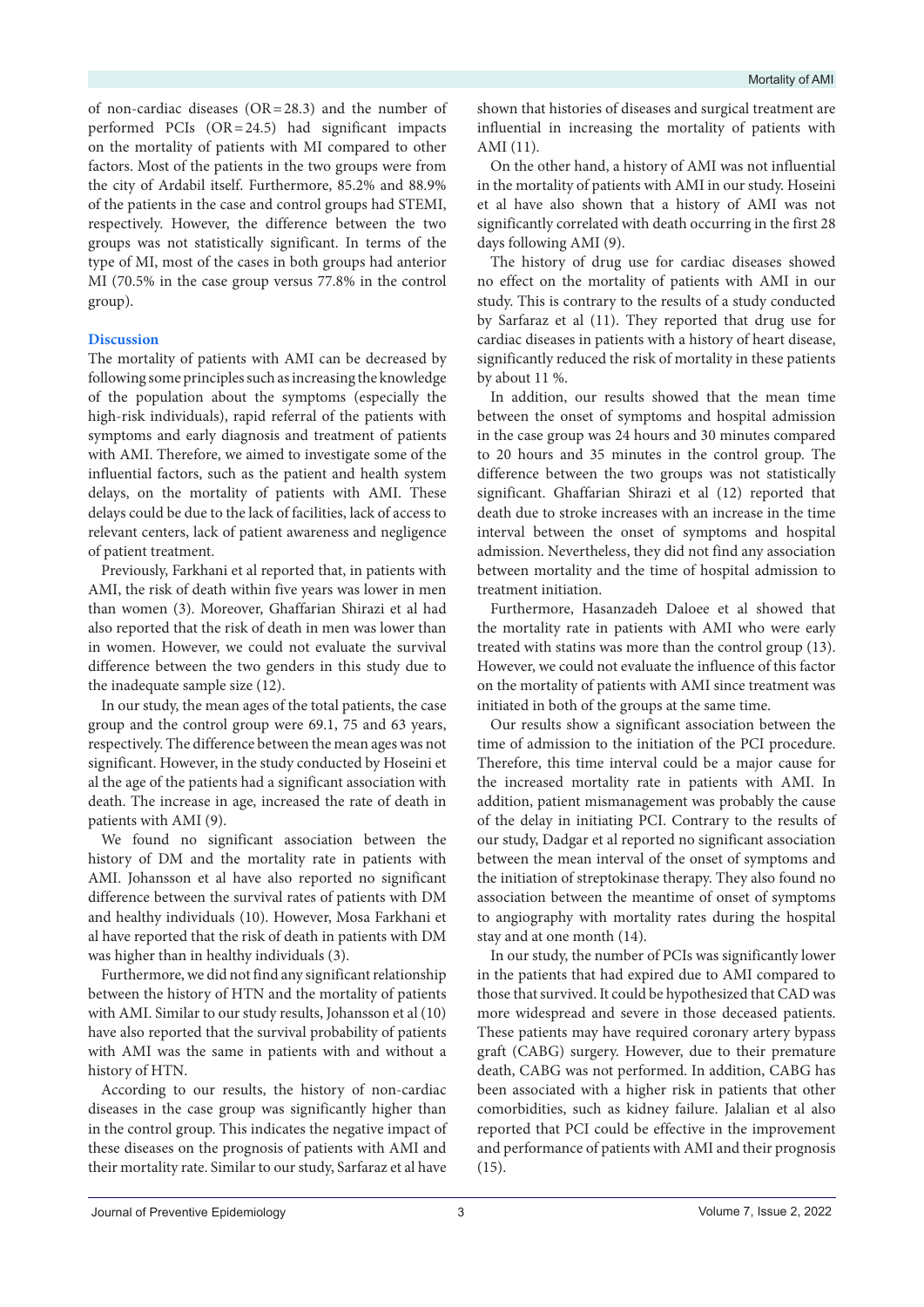#### Hoseinian A et al

The patient location of residence did not have any significant relation with the mortality of patients in our study. The time between the onset of pain to hospital admission by location of residence showed that the patients in the case group that came from the city of Ardabil itself or the urban areas arrived at the hospital earlier than in the control group. However, this could be due to the severity of symptoms and health issues in the patients of the case group. On the other hand, unlike the individuals from the urban areas, those from the rural areas reached the medical center with a significant delay. This delay was significant in this population compared to the control group as well. The lack of facilities for rapid referral, the long distance between the medical centers to the hospital, or the local culture may be the cause of this delay in the rural population. Nonetheless, overall, there was no significant relationship between the length of time to reach the hospital from the patient's location of residence and the number of deaths. Similar to our study, Masoumi et al have shown, no significant association between the delay length and the distance between the locations of the onset of symptoms and the center of receiving primary treatment (16).

Based on the results of the chi-square test, we found no association between the type of MI (STEMI or NSTEMI) and the mortality of patients. This is in line with the results of Sarafraz et al who also reported no significant association between the types of MI (STEMI or NSTEMI) and mortality (11). Besides, Adel et al showed that the mortality rate in acute anterior stroke was higher than lower acute stroke (17). Furthermore, Abdolazimi et al reported that among the types of MI, anterior MI had the lowest survival rate in both genders (18).

#### **Conclusion**

This study showed that the number of performed PCIs, history of non-cardiac disorders and the time interval between the onset of symptoms and PCI performance significantly affected the morality of patients with AMI. Further investigations with larger sample sizes and inclusion of other possible influential factors such as smoking, air pollution, or the weather are recommended.

#### **Limitations of the study**

There are some limitations like lack of access to information about patients who died in the emergency room and lack of accurate statistics on the number and cause of death of patients in the emergency room. Also there is a limitation about inability to reach patients who die of a heart attack before entering the hospital.

#### **Authors' contribution**

AH, MB, FA, SH, SAM and RJ were the principal investigators of the study. Ah, FA, SH and SAM were included in preparing the concept and design. FA, MB and SAM revisited the manuscript and critically evaluated the intellectual contents. All authors participated in preparing the final draft of the manuscript, revised the manuscript

and critically evaluated the intellectual contents. All authors have read and approved the content of the manuscript and confirmed the accuracy or integrity of any part of the work.

#### **Conflicts of interest**

The authors declare that they have no competing interests.

#### **Ethical issues**

The research followed the tents of the Declaration of Helsinki. The ethics committee of Ardabil university of medical sciences approved this study. The institutional ethical committee at Ardabil University of Medical Sciences approved all study protocols (IR.ARUMS. REC.1395.68). Accordingly, written informed consent taken from all participants before any intervention. This study was extracted from M.D., thesis of Sajjad Hakimian at this university (Thesis #616). In addition, ethical issues (including plagiarism, data fabrication and double publication) have been completely observed by the authors.

#### **Funding/Support**

This study was supported by grants from vice chancellor for research affairs, Ardabil University of Medical Sciences, Ardabil, Iran (Grant #616).

#### **References**

- 1. Nofal HK, Abdulmohsen MF, Khamis AH. Incidence and causes of sudden death in a university hospital in eastern Saudi Arabia. East Mediterr Health J. 2011;17:665-70.
- 2. Poursheikhian M, Moghaddamnia M, Nasirzadeh F. Duration of chest pain to hospitalization in cardiac center, in acute myocardial infarction cases admitted, in Rasht, in 2005. Sci J Forensic Med. 2008;13:228-34. [Persian].
- 3. Mosa Farkhani E, Baneshi MR, Zolala F. Survival rate and its related factors in patients with acute myocardial infarction. Med J Mashhad Univ Med Sci. 2014;57(4):636-46. doi: 10.22038/mjms.2014.3211. [Persian].
- 4. Salehi S, Tahan N, Akbarzadeh Bagheban A, Ebrahimi Monfared M. Quality of life within three months after stroke: a study in the city of Arak, Iran. J Natl Med Assoc. 2019;111:475- 80. doi: 10.1016/j.jnma.2019.03.007.
- 5. Taghaddosi M, Dianati M, Fath Gharib Bidgoli J, Bahonaran J. Delay and its related factors in seeking treatment in patients with acute myocardial infarction. ARYA Atheroscler. 2010;6:35-41.
- 6. Soltani M, Desin F, Ayan Z. Determine the time distance between onset of pain until prescribing streptokinase. J Shahid Sadoughi Univ Med Sci. 2001;9:14-8. [Persian].
- 7. Hoseinian A, Pourfarzi F, Sepahvand N, Habibzadeh S, Babapour B, Doostkami H, et al. The study of interval between onset of the clinical symptoms and streptokinase receiving in patients with acute myocardial infarction. J Ardabil Univ Med Sci. 2012;12:16-24. [Persian].
- 8. Antman EM, Braunwald E. ST-segment elevation myocardial infarction. In: Kasper DL, Braunwald E, Fauci AS, Hauser SL, Longo DL, Jameson JL, eds. Harrison's Principles of Internal Medicine. 16th ed. New York: McGraw-Hill; 2005. p. 1448- 59.
- 9. Hoseini SH, Baghbanian P. Investigation of the frequency of predictions of death from heart attack in the first 28 days after the attack. Esfahan Univ Med J. 2003;8:98-102. [Persian].
- 10. Johansson S, Rosengren A, Young K, Jennings E. Mortality and morbidity trends after the first year in survivors of acute myocardial infarction: a systematic review. BMC Cardiovasc Disord. 2017;17:53. doi: 10.1186/s12872-017-0482-9.
- 11. Sarfaraz M, Sadeghi M, Roshandel A. Investigating the relationship between serum CRP levels and mortality in patients with acute myocardial infarction at Aria Hospital for